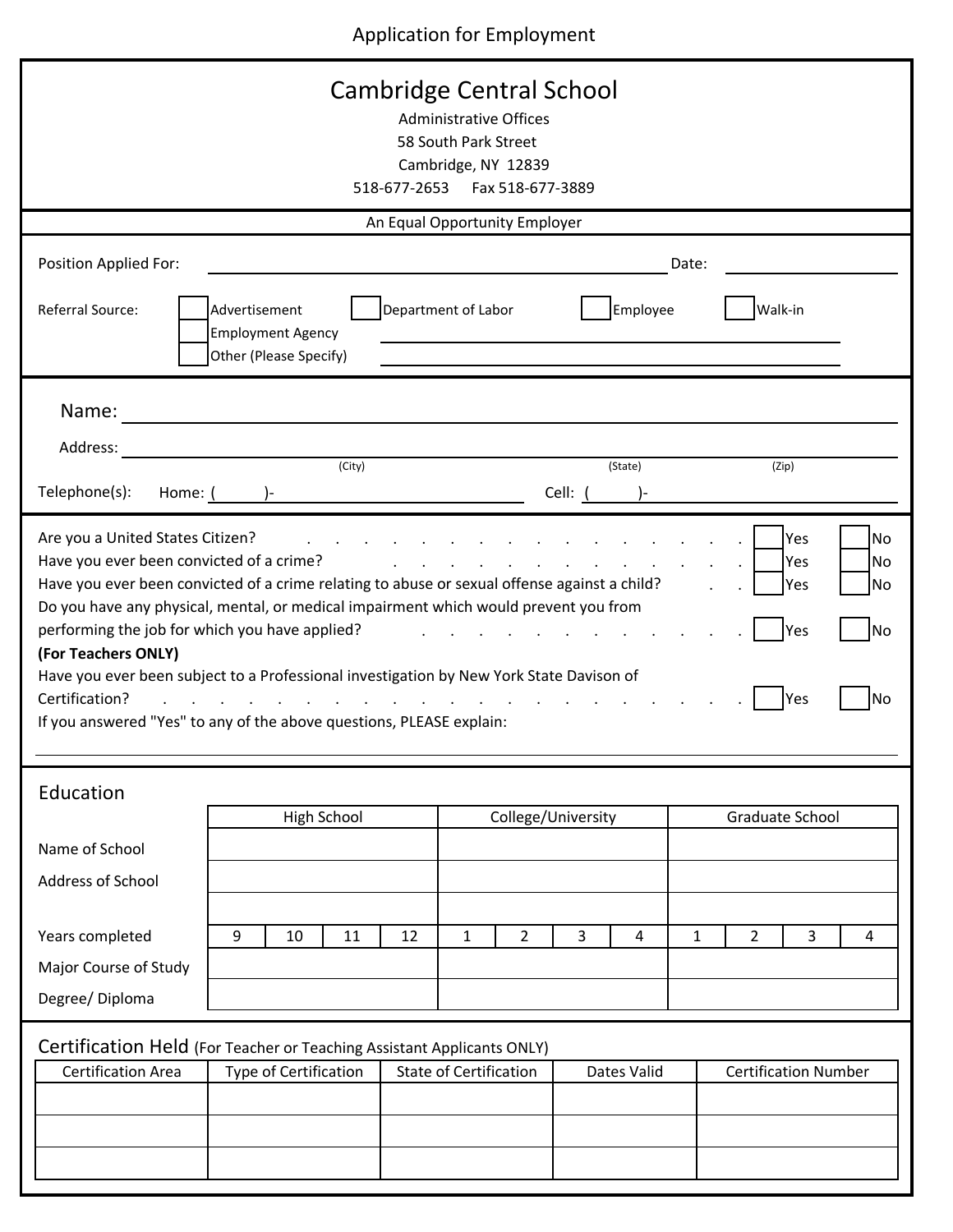| <b>Military Service</b><br>Have you served in the Armed Forces of the United States?<br>If "Yes", PLEASE complete below:                |                                                                                                                                                                                                                                                         | <b>No</b><br>Yes  |
|-----------------------------------------------------------------------------------------------------------------------------------------|---------------------------------------------------------------------------------------------------------------------------------------------------------------------------------------------------------------------------------------------------------|-------------------|
| <b>Present Selective Service status:</b>                                                                                                | Branch of service:                                                                                                                                                                                                                                      |                   |
| Rank:                                                                                                                                   | Service dates:<br>From:                                                                                                                                                                                                                                 | $\overline{10}$ : |
| Previous Service Branch:                                                                                                                | Rank:                                                                                                                                                                                                                                                   |                   |
| Service dates:<br>From:                                                                                                                 | To:<br>Experience:                                                                                                                                                                                                                                      |                   |
| <b>Employment Record</b><br>List most recent experience first                                                                           |                                                                                                                                                                                                                                                         |                   |
| Employer:                                                                                                                               | Job Title:                                                                                                                                                                                                                                              |                   |
| Address:                                                                                                                                | Supervisor:<br><u> 1989 - Jan Barbara Barat, prima politik po</u>                                                                                                                                                                                       |                   |
|                                                                                                                                         |                                                                                                                                                                                                                                                         |                   |
| Telephone: $\begin{pmatrix} 1 & 1 & 1 \\ 1 & 1 & 1 \\ 1 & 1 & 1 \end{pmatrix}$                                                          | Dates Employed:<br><u>and the state of the state of the state of the state of the state of the state of the state of the state of the state of the state of the state of the state of the state of the state of the state of the state of the state</u> |                   |
| Work performed:<br>Reason for leaving:                                                                                                  |                                                                                                                                                                                                                                                         |                   |
|                                                                                                                                         |                                                                                                                                                                                                                                                         |                   |
| Employer:                                                                                                                               |                                                                                                                                                                                                                                                         |                   |
| Address:                                                                                                                                |                                                                                                                                                                                                                                                         |                   |
| Telephone: ( )-                                                                                                                         | Dates Employed:                                                                                                                                                                                                                                         |                   |
| Work performed:                                                                                                                         |                                                                                                                                                                                                                                                         |                   |
| Reason for leaving:                                                                                                                     |                                                                                                                                                                                                                                                         |                   |
| Employer:                                                                                                                               | Job Title:                                                                                                                                                                                                                                              |                   |
| Address:                                                                                                                                | Supervisor:                                                                                                                                                                                                                                             |                   |
|                                                                                                                                         |                                                                                                                                                                                                                                                         |                   |
| Telephone: ()-                                                                                                                          | Dates Employed:                                                                                                                                                                                                                                         |                   |
| Work performed:<br>Reason for leaving:                                                                                                  | <u> 1980 - Jan Samuel Barbara, margaret eta politikaria (h. 1980).</u>                                                                                                                                                                                  |                   |
|                                                                                                                                         |                                                                                                                                                                                                                                                         |                   |
| Employer:                                                                                                                               | Job Title:                                                                                                                                                                                                                                              |                   |
| Address:                                                                                                                                | Supervisor:<br><u> 1989 - Jan Barnett, fransk politiker (</u>                                                                                                                                                                                           |                   |
| Telephone: ( )-<br><u> 1980 - Jan Stein Stein Stein Stein Stein Stein Stein Stein Stein Stein Stein Stein Stein Stein Stein Stein S</u> | Dates Employed:                                                                                                                                                                                                                                         |                   |
| Work performed:                                                                                                                         |                                                                                                                                                                                                                                                         |                   |
| Reason for leaving:                                                                                                                     |                                                                                                                                                                                                                                                         |                   |
| Employer:                                                                                                                               | Job Title:                                                                                                                                                                                                                                              |                   |
| Address:                                                                                                                                | Supervisor:                                                                                                                                                                                                                                             |                   |
|                                                                                                                                         |                                                                                                                                                                                                                                                         |                   |
|                                                                                                                                         | Dates Employed:                                                                                                                                                                                                                                         |                   |
| Work performed:                                                                                                                         |                                                                                                                                                                                                                                                         |                   |
|                                                                                                                                         |                                                                                                                                                                                                                                                         |                   |